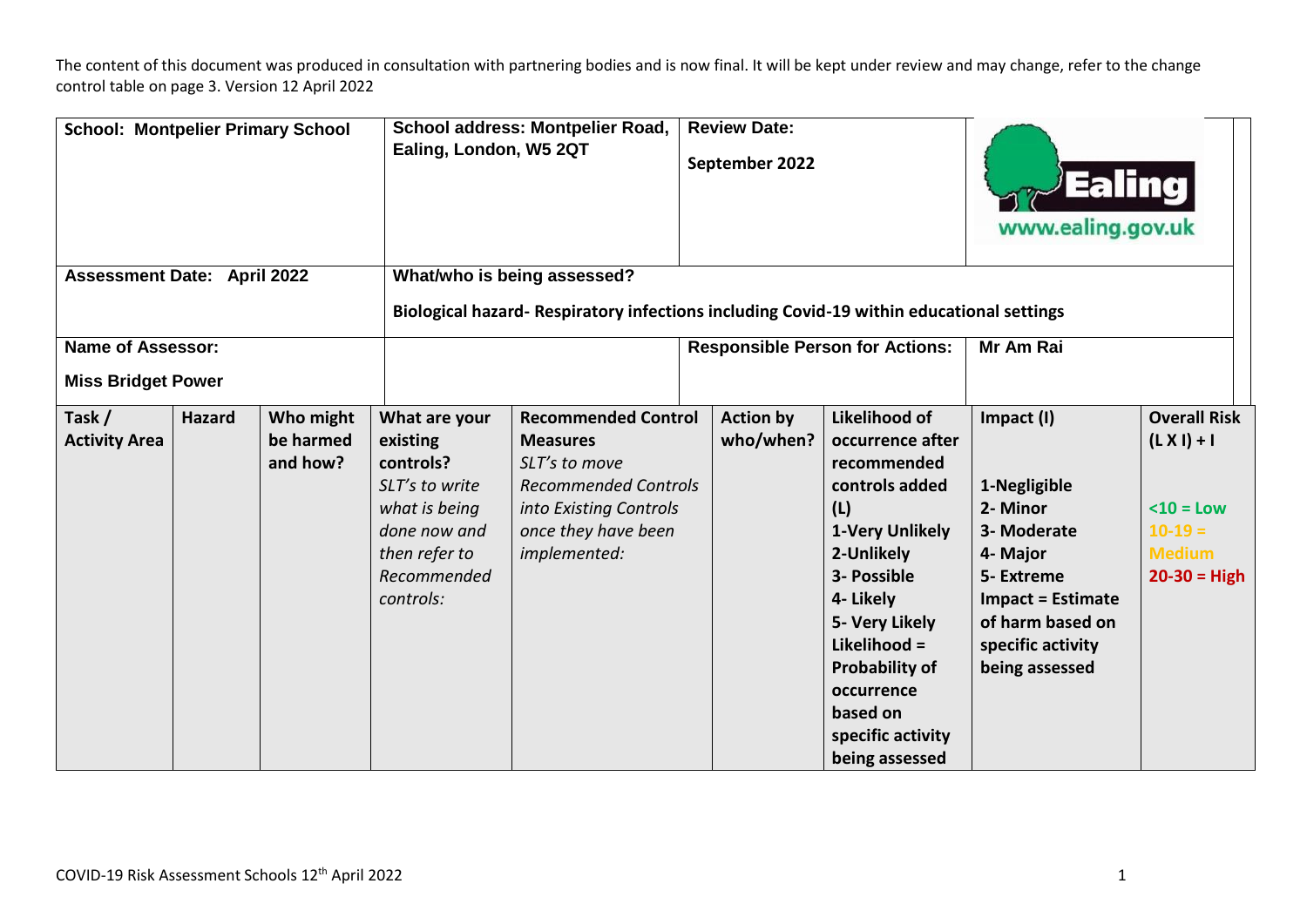| <b>Task</b><br><b>Activity</b><br>  Area | <b>Hazard</b> | Who might be<br>harmed and<br>how: | What are your existing<br>controls? | <b>Recommended Control</b><br><b>Measures</b> | <b>Action by</b><br>who/when: | <b>Likelihood</b> | Impact | <b>Overall</b><br><b>Risk</b><br>1L A 11 7 |
|------------------------------------------|---------------|------------------------------------|-------------------------------------|-----------------------------------------------|-------------------------------|-------------------|--------|--------------------------------------------|
|------------------------------------------|---------------|------------------------------------|-------------------------------------|-----------------------------------------------|-------------------------------|-------------------|--------|--------------------------------------------|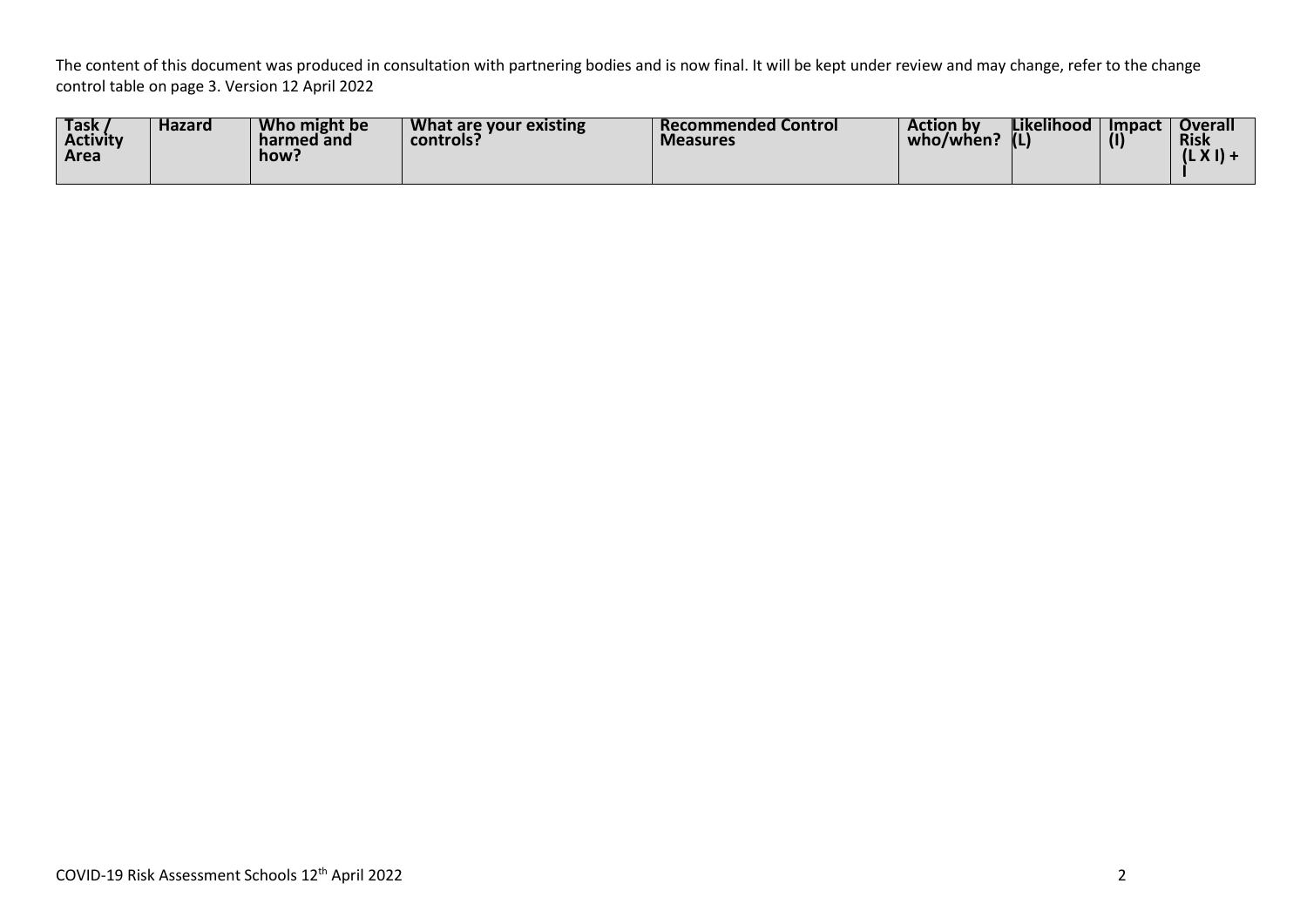| protective measures in place:<br>required as per the local<br>hazard-<br>school-<br>pupils could<br>These include-<br>authority infection control<br>become infected<br>respiratory<br>based |                         | $+3 = 1$           |
|----------------------------------------------------------------------------------------------------------------------------------------------------------------------------------------------|-------------------------|--------------------|
|                                                                                                                                                                                              |                         |                    |
|                                                                                                                                                                                              |                         | 9 <sup>°</sup>     |
| Ensuring that all staff and<br>management document on<br>$\bullet$<br>activities<br>infections<br>with a respiratory                                                                         |                         | (Low)              |
| EGfL:<br>students who are unwell<br>including<br>including<br>illness including<br>School staff                                                                                              |                         |                    |
| • A higher than previously<br>do not attend the setting.<br>Covid-19<br>Covid-19. If so,<br>travelling<br>and                                                                                |                         |                    |
| Further guidance on the<br>experienced and/or<br>they are likely to<br>to and<br>volunteers                                                                                                  |                         |                    |
| rapidly increasing number<br>management of specific<br>experience mild<br>are aware of<br>from                                                                                               |                         |                    |
| infectious diseases,<br>of staff or student<br>the risk<br>school<br>symptoms such                                                                                                           |                         |                    |
| including advised<br>absences due to acute<br>associated<br>as fever or                                                                                                                      |                         |                    |
| exclusion periods can be<br>respiratory infection or<br>with Covid<br>cough. In severe                                                                                                       |                         |                    |
| found in chapter 3 of the<br>diarrhoea and<br>and will<br>cases, this could                                                                                                                  |                         |                    |
| vomiting [footnote 1]<br><b>UKHSA Health protection</b><br>report<br>lead to severe                                                                                                          |                         |                    |
| in education and childcare<br>Evidence of severe disease<br>$\bullet$<br>symptoms to<br>illness and                                                                                          |                         |                    |
| settings document.<br>due to an infection, for<br>Welfare and                                                                                                                                |                         |                    |
| Ensuring all eligible groups<br>example if a pupil,<br>hospitalisation,<br>$\bullet$<br>to<br>are enabled and<br>student, child or staff                                                     |                         |                    |
| and, in rare<br>management.<br>supported to take up the<br>member is admitted to                                                                                                             |                         |                    |
| cases, even death<br>hospital [footnote 2]<br>offer of national                                                                                                                              |                         |                    |
| More than one infection<br>immunisation programmes<br>$\bullet$                                                                                                                              |                         |                    |
| including coronavirus<br>circulating in the same                                                                                                                                             |                         |                    |
| (COVID-19) and flu.<br>group of students and                                                                                                                                                 |                         |                    |
| Ensuring occupied spaces<br>staff for example chicken                                                                                                                                        |                         |                    |
| are well ventilated and let<br>pox and scarlet fever                                                                                                                                         |                         |                    |
| fresh air in.<br>School<br>Schools are also asked to                                                                                                                                         |                         |                    |
| $\overline{2}$<br>leadership<br>Reinforcing good hygiene<br>contact the UKHSA HPT as                                                                                                         | $\overline{\mathbf{3}}$ | $(2 \times 3) + 3$ |
| will report<br>practices such as frequent<br>soon as possible to report                                                                                                                      |                         | $= 9$ (Low)        |
| outbreaks of<br>cleaning, see chapter 2 of<br>any outbreak or serious or                                                                                                                     |                         |                    |
| COVID or any<br>the UKHSA Health<br>unusual illness for example:                                                                                                                             |                         |                    |
| other serious<br>protection in education.<br>E.coli 0157 or E coli STEC                                                                                                                      |                         |                    |
| unusual<br>and childcare settings<br>infection                                                                                                                                               |                         |                    |
| illness to<br>document.<br>Food poisoning<br>$\bullet$                                                                                                                                       |                         |                    |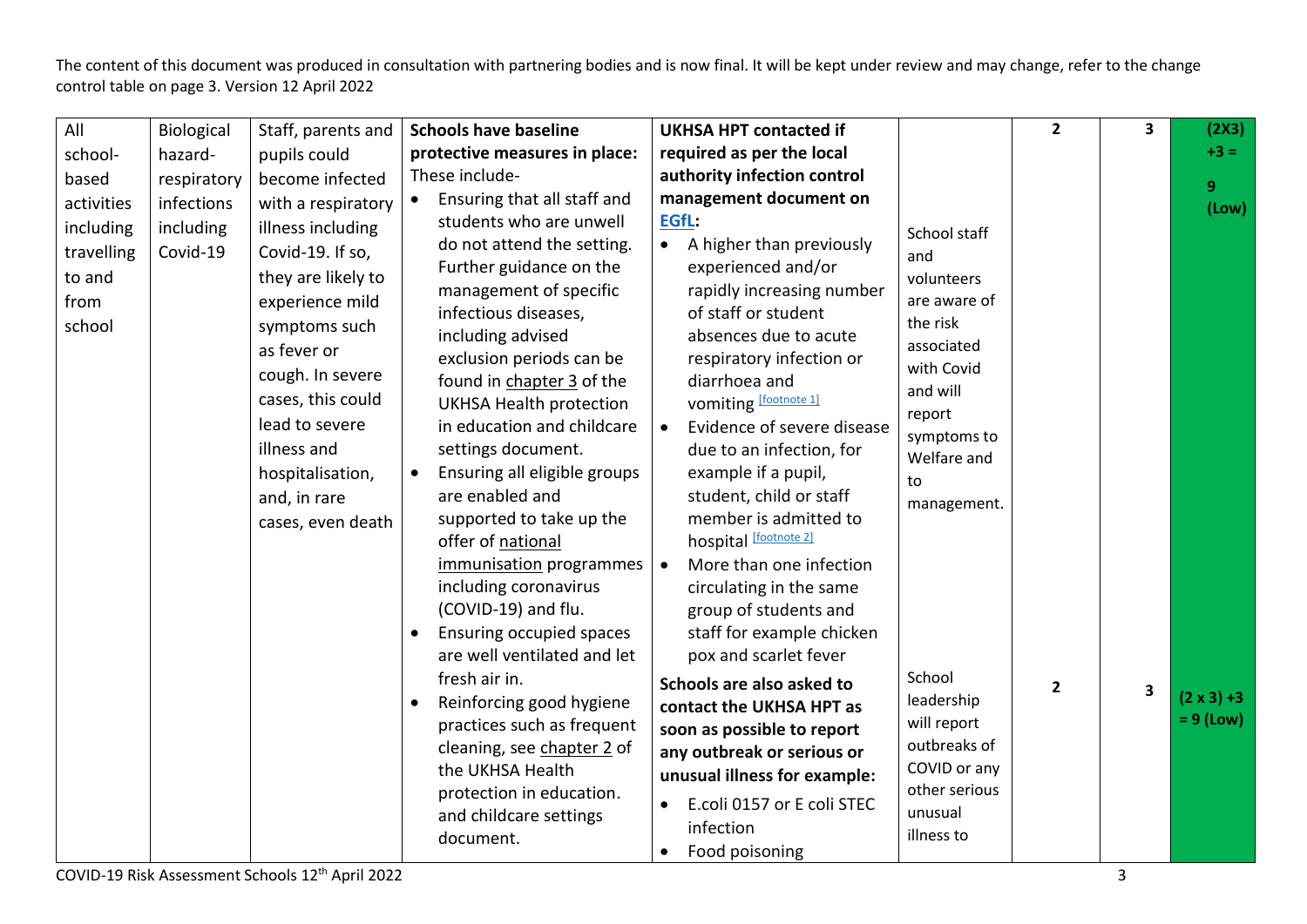|  | Considering<br>$\bullet$<br>communications to raise<br>awareness among parents<br>and carers of the outbreak<br>or incident and to<br>reinforce key messages,<br>including the use of clear<br>hand and respiratory<br>hygiene measures within<br>the setting such as E-Bug.<br>Guidance followed for<br>$\bullet$<br>those at higher risk from<br>Covid-19.<br>Travel:<br>Face coverings<br>$\bullet$<br>recommended in crowded | Hepatitis<br>$\bullet$<br>Measles, mumps, rubella<br>(rubella is also called<br>German measles)<br>Meningococcal meningitis<br>or septicemia<br>Scarlet fever (if an<br>$\bullet$<br>outbreak or co-circulating<br>chicken pox)<br>Tuberculosis (TB)<br>$\bullet$<br>Typhoid<br>Whooping cough (also<br>$\bullet$<br>called pertussis) | <b>UKHSA HPT</b><br>and to the<br>local<br>authority.<br>The school<br>adheres to                                                                                             | $\mathbf{2}$ | 3 | $(2 \times 3) + 3$ |
|--|----------------------------------------------------------------------------------------------------------------------------------------------------------------------------------------------------------------------------------------------------------------------------------------------------------------------------------------------------------------------------------------------------------------------------------|----------------------------------------------------------------------------------------------------------------------------------------------------------------------------------------------------------------------------------------------------------------------------------------------------------------------------------------|-------------------------------------------------------------------------------------------------------------------------------------------------------------------------------|--------------|---|--------------------|
|  | places outside of the<br>school environment<br>including public transport.<br>Foreign and<br>$\bullet$<br>Commonwealth Office<br>website referred to for all<br>foreign travel.<br><b>Educational visits:</b><br>There and Back again<br>$\bullet$<br>followed by schools.<br>General guidance on<br>$\bullet$<br>educational visits is<br>available and is supported<br>by specialist advice from                               |                                                                                                                                                                                                                                                                                                                                        | advice on<br>travel<br>including<br>residential<br>journeys.<br>Trip leaders<br>and<br>management<br>review risk<br>assessments<br>for<br>residential<br>sites in<br>advance. |              |   | $= 9$ (Low)        |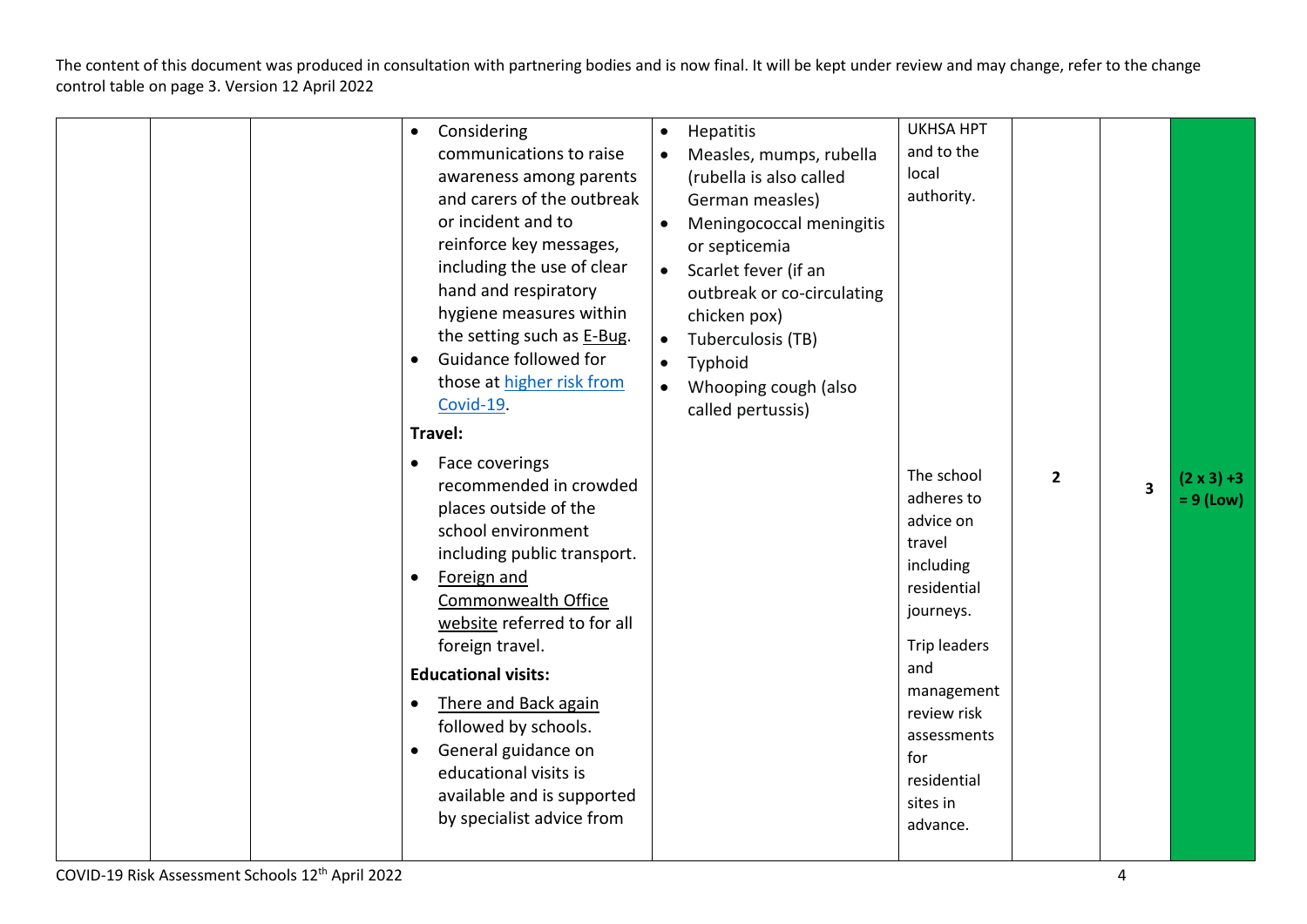| the Outdoor Education<br><b>Advisory Panel (OEAP).</b><br><b>Emergency Plans:</b><br>Schools have emergency<br>$\bullet$<br>plans in place with<br>guidance available on <b>EGFL</b><br>and from Gov.<br><b>Estates Management:</b><br>Schools follow guidance<br>$\bullet$<br>on estates management<br>which includes the<br>management of the<br>following areas: fire,<br>legionella, asbestos, gas<br>and electricity.<br><b>Administering first</b><br>aid/medication:<br>.HSE guidance on first aid<br>followed. This includes first<br>aid cover and qualifications as<br>well as guidance for first<br>aiders.<br>• Administering first aid and<br>medication risk assessments<br>completed by schools.<br>· Government PPE guidance | The school<br>uses the local<br>authority<br>template<br>emergency<br>plan. This is<br>updated<br>annually or<br>sooner if<br>there is a<br>relevant<br>change.<br>The Welfare<br>assistant is<br>the primary<br>first aider.<br>Other staff<br>are certified<br>to administer<br>first aid. This<br>function is<br>overseen by<br>the Business<br>and<br>Operations<br>Officer<br>(Compliance) | $\overline{2}$<br>$\overline{2}$ | 3<br>$\overline{\mathbf{3}}$ | $(2 \times 3) + 3$<br>$= 9$ (Low)<br>$(2 \times 3) + 3$<br>$= 9$ (Low) |
|----------------------------------------------------------------------------------------------------------------------------------------------------------------------------------------------------------------------------------------------------------------------------------------------------------------------------------------------------------------------------------------------------------------------------------------------------------------------------------------------------------------------------------------------------------------------------------------------------------------------------------------------------------------------------------------------------------------------------------------------|-------------------------------------------------------------------------------------------------------------------------------------------------------------------------------------------------------------------------------------------------------------------------------------------------------------------------------------------------------------------------------------------------|----------------------------------|------------------------------|------------------------------------------------------------------------|
| followed as required.                                                                                                                                                                                                                                                                                                                                                                                                                                                                                                                                                                                                                                                                                                                        |                                                                                                                                                                                                                                                                                                                                                                                                 |                                  |                              |                                                                        |